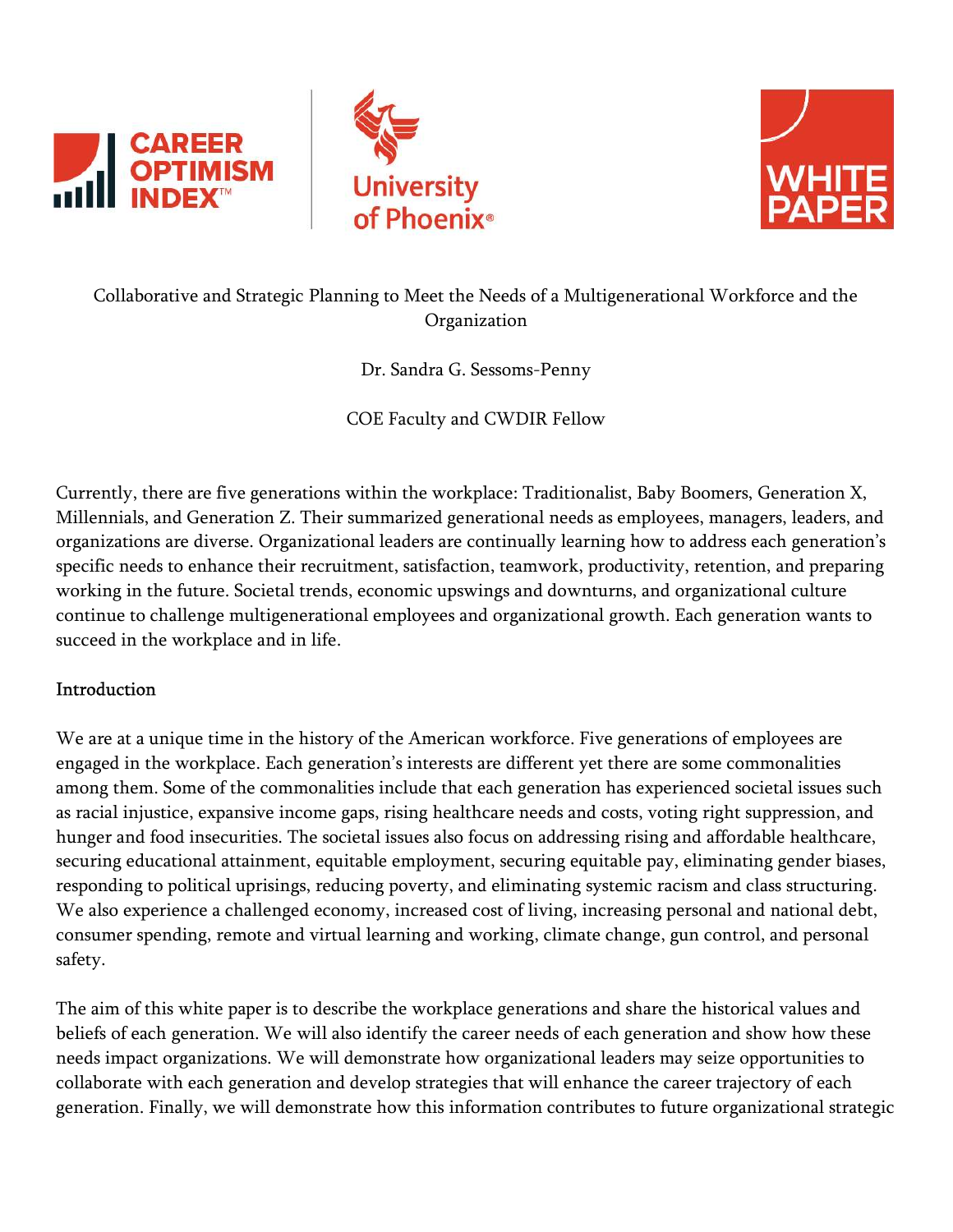planning (Lighthouse, 2020; SHRM Foundation, 2017). For this paper, we will discover how organizations as well as each individual generation idealistically determine their success and add their value to society. Learning how to grow the organization through the collective efforts of each generation will impart invaluable lessons for each generation and businesses at all levels. More than anything, societal trends have influenced workplace behaviors and economic trends for the multi-generational employees. Emphasis is placed on creating and sustaining new strategies and methods in managing generational cohorts in the workplace post COVID-19, establishing accountability and opening communications between and within the generations of workers and with organizational leaders.

### Characteristics Impacting Multigeneration Workers

To facilitate growth, it is imperative to broadly define each generation, understand their historical experiences and assess how their experiences cultivate their career aspirations and development. We begin with the Greatest Generation born between 1901 – 1924. The number of workers in this generation is no longer significant due to their age, retirement, and rate of mortality. American history that defines their engagement in the workforce and worldviews are marked by World War 1 and the Great Depression when securing employment was extremely challenging due to the economy and war effort. We also have the Traditionalists also known as the Silent Generation; employees born between 1925-1945 who represent 2% of the current workforce (Lighthouse, 2020; Pew Research Center, 2015; Purdue University Global, 2021; SHRM Foundation, 2017). Some of these individuals are still within the workforce for a variety of reasons; however, their numbers are also minimal primarily due to retirements and skill needs within the workforce. The Great Depression, World War II and the popularity of radios and movies reflect their career mindsets, beliefs, and values. They are known as tactful, committed, and loyal workers, who focus on respect for organizational leaders and principles (Purdue University Global, 2021; SHRM Foundation, 2017). Their communication style portrays the personal touch in relating to people as well as organizational policies. They value having a good relationship with their peers and work many years for the same organization (Lighthouse, 2020).

Baby Boomers are the generation currently leaving the workforce for retirement and includes workers born between 1946 and 1964. This generation represents 25% of the workforce (Lighthouse, 2020; Pew Research Center, 2015; Purdue University Global, 2021; SHRM Foundation, 2017). This generation is now retiring in higher numbers than in previous years and or reaching retirement age (10,000 daily). There were multiple national events that shaped their perspectives and values. These events are characterized by the Civil Rights Movement, assassination of key leaders such as former President John F. Kennedy and Medgar Evers. This was also the generation wherein the American Dream was promoted as a real possibility to people of color. Americans experienced the moon landing, the Vietnam War and political challenges such as Watergate. This generation of workers are motivated by loyalty from leaders and other employees. They focus on team work to make the dream work. They prefer efficient communication either face to face and by telephone. They perceive paying your dues to the organization as the key to success.

Generation X workers also known as Baby Busters were born during the period 1965 – 1980 and represent 33% of the workforce (Lighthouse, 2020; Pew Research Center, 2015; Purdue University Global, 2021; SHRM Foundation, 2017). Their worldview experiences are marked by witnessing the fall and destruction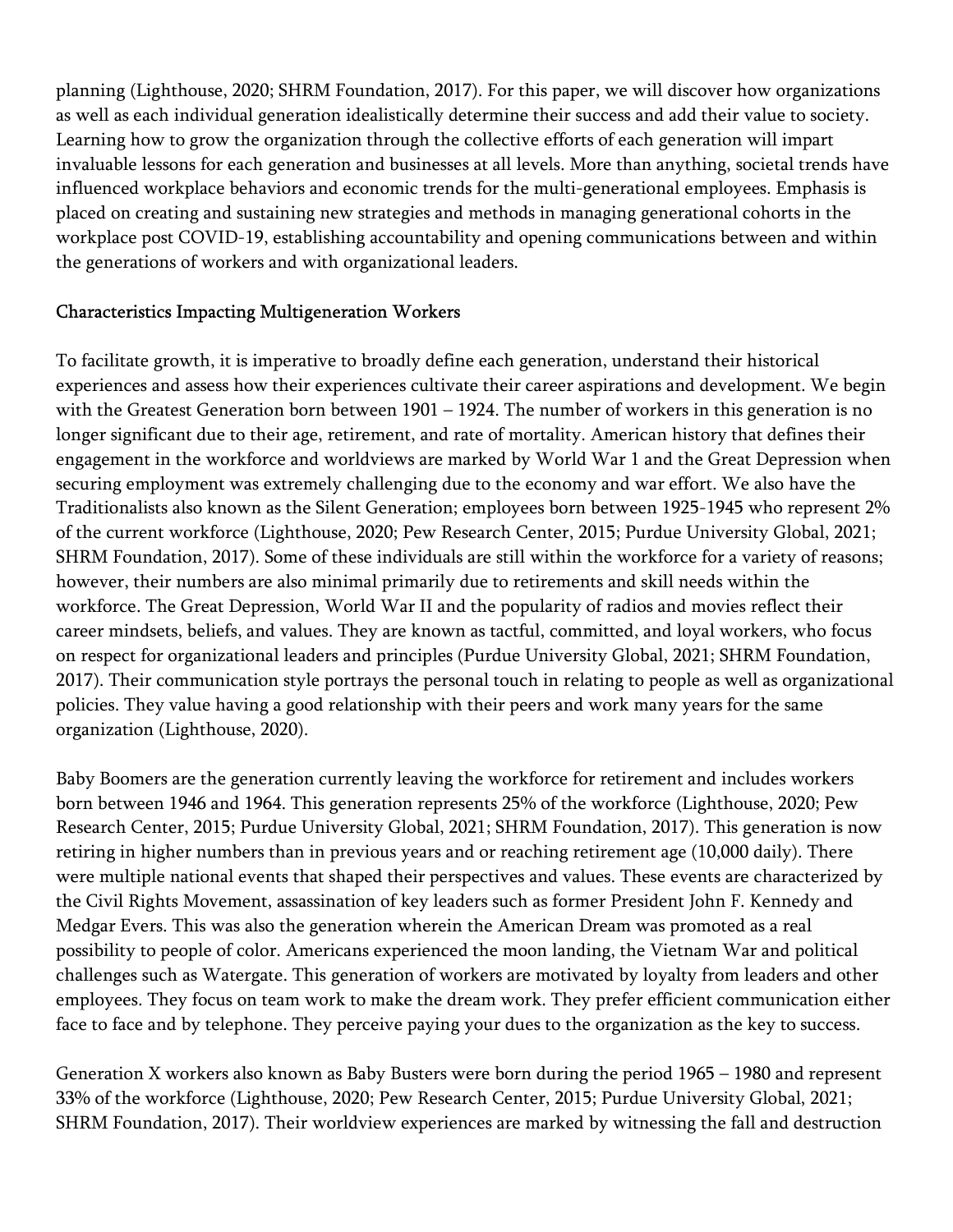of the Berlin Wall coming down, The Selma to Montgomery March, higher rates of divorce, more women entering the work force, the Aids epidemic, increased civil rights activism, musical explosions such as MTV's introduction and the boom in technology – the dot.com evolution. This generation witnessed additional political and social unrest with the assassinations of Rev. Dr. Martin Luther King Jr., Robert F. Kennedy, Malcom X, Fed Hampton, Alberta Williams King and John Lennon (TimeToast, n.d.). They are inspired by diversity, and work-life balance with revealed a shift on how they cared for themselves. There was also a shift on how they responded to organizational cultures that were non-accepting and did not consider their value. This generation demonstrated their flexibility, welcomed change, were skeptical of organizations and societal views. They are redefining retirement age because of their desire for better health.

The Millennials also known as Generation Y are currently the largest workforce group represented within our work culture. This generation of workers were born between 1981 and 1996 and represent 35% of the work force (Lighthouse, 2020; Pew Research Center, 2015; Purdue University Global, 2021; SHRM Foundation, 2017). They experienced the 9-11 attacks, massive school shootings to include Columbine, exponential social media growth with the age of technology and the internet. The communication style is driven by the expansive personal and professional use of technology in the form of instant messages, texts, and emails. This generation of work is characterized as being competitive, civically responsible, and achievement driven. They have already surpassed their growth in numbers and represent the largest group of workers in the current workplace (SHRM Foundation, 2017). They have collectively demonstrated for social change throughout society and in the workplace. They want leaders who acknowledge their worth, challenge them, prepare them for growth opportunities and commit to change. They are more likely to change jobs if their needs are not met. There needs include being an integral part of organizations seeing their social role, organizations committing to the growth and success of its employees, organizations that are collaborative and support creative innovations. Millennials also need organizations that promote flexible and remote work schedules along with organizations that promote a healthy work-life balance. Surprisingly, 15% of working millennials live at home with their parents (Purdue University Global, 2021).

The iGen Generation, also known as Generation Z, represents workers born from 1997 – 2010 and constitute 5% of the workforce (Lighthouse, 2020; Pew Research Center, 2015; Purdue University Global, 2021; SHRM Foundation, 2017). They also witnessed the Great Recession, life after the 9-11 terrorist attack in America, the insurrection of Americans on the nation's Capital in Washington D.C. in January 2021 based on political incitement, technological expansions throughout the world, increased terrorism both domestically and foreign, political leadership upheavals, pronounced racial disparities throughout the country, a global pandemic of 2019 throughout the world which resulted in the deaths of nearly 600,000 in America and over three million people around the world (CDC, 2021). These events continue to impact their career choices, societal views, and economic stability. made significant changes in how they work. They are experiencing virtual learning, demonstrations, and the upsurge of activism of their generation. This generation is characterized by its global worldview. It was born in the technology age and view technological innovations as a way of improvement. It is known for its desire for diversity and individuality; however, they value their independence. They prefer working with millennial managers and anything generating new technologies. Like the millennials, they prefer to communicate using technology.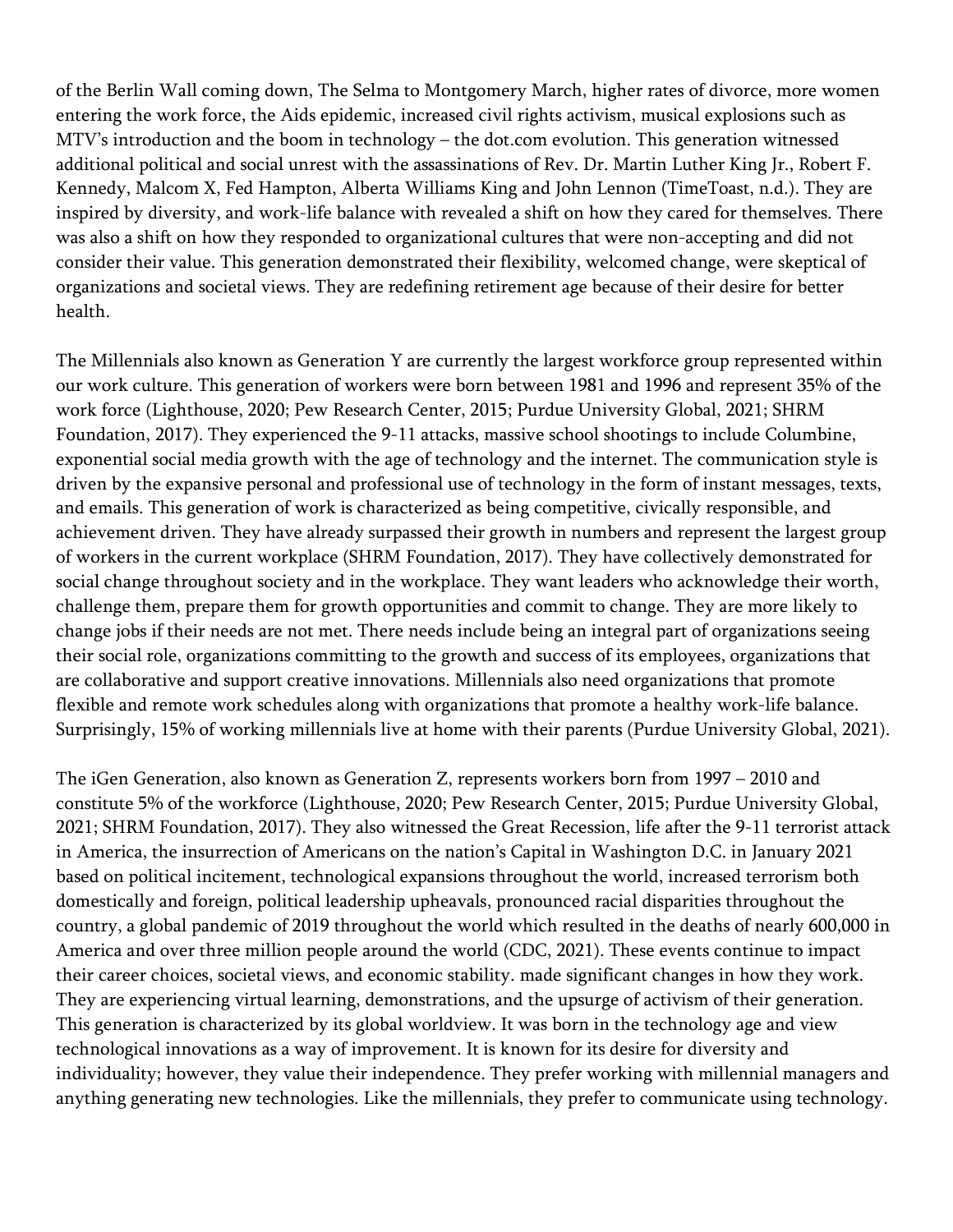Generation Z possesses the entrepreneurial challenge and the opportunity to try and do something different to generate income (SHRM Foundation, 2017).

Finally, the Alpha Generation is the youngest generation, and members of this generation have not yet entered the workforce. It is important to note what they will have knowledge of what each generation has encountered as a part of their collective experiences. Their future will focus on addressing the issues of the pandemic that impacts the long-term health concerns and wealth of the society. They will also be leaders in resolving the diversity, equity and inclusion problems that have plagued the nation. They will also be in positions to help improve the legal challenges presented in creating legislation to ensure equal pay and higher minimum wage. They will be serving in careers that have yet to be developed. We know they will have strong technology skills and will be able work remotely from anywhere in the world.

All generations currently in the workforce saw the pandemic change the way businesses are managed in response to the number of Americans succumbing to the virus and the impact this has on organizational culture (Ahmad et al., 2021). Across the generational spectrum, each generation experienced either their coworkers, leaders, friends, and family die or become ill during the coronavirus. The death rates are highest among people of color and those over the age of 85 years old, the Traditionalist and the lowest death rates have been among people 15 years old or younger, Gen Z and Alpha Generation (Ahmad et al., 2021). The gender most decimated were males 85 years and over. The current generations in the workforce saw many businesses close due to a devasted and locked down economy and social distancing. The virus required each generation to take stock of what was most important to them and govern themselves accordingly by learning how to manage life and their careers differently. During President Joe Biden and Vice President Kamala Harris' administration, and their first 100 days in office, nearly 200 million Americans have received the coronavirus vaccinations. Some multi-generational workers are now deciding if they will take vaccinations to minimize the effects of the virus. Skepticism of the vaccinations is presented by some members of each generation and only time will tell the outcome of their delay. Organizations are also deciding their future policies in relationship to employees not taking the vaccine. Again, societal trends are impacting the economy and the workplace. Multi-generations within the workplace have pivoted and this is reflective in their world view and workplace engagement. Many received stimulus checks from the government to help with their survival as well as stimulate the economy as many awaited new jobs. A period of uncertainty exists during this time. As the economy opens, generational workers desire to experiences success in their careers and in their retirement stage.

#### Generational Needs

While we note that millennials are the largest group of generational workers within the workforce, other generations have made indelible marks in moving through their careers and adapting to the times in which they were living that impact the social views and values. Each generation desires to continuously improve during their working years. To manage this, organizations as well as employee must align their goals and be open to the resulting changes during to societal and world trends. Generation X has the highest consumer spending of all the generations for food, alcohol purchases, housing, apparel and services, transportation, entertainment, personal care products and services and finally personal insurance and pensions (Bureau of Labor Statistics, 2017; SHRM Foundation, 2017). The generation spending the most on healthcare is the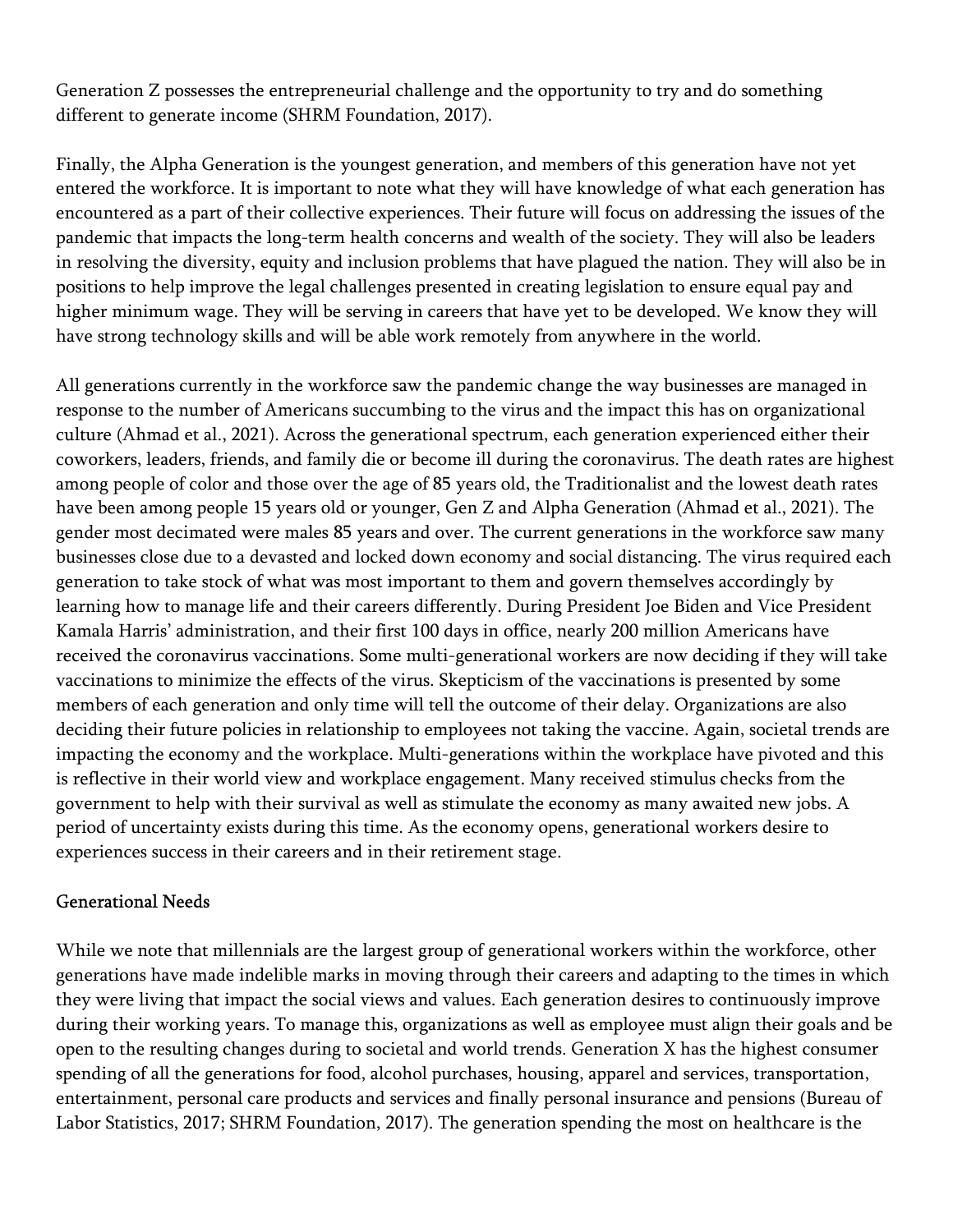silent generation. The pandemic has shifted world and societal views. Generations within the workforce sought and continue to seek a variety of benefits to help them through this period.

Each generation has indicated positive personal and career perceptions for themselves in the workforce. Organizations are strengthening their efforts to be inclusive within the organization's culture. All stakeholders in the workplace are communicating their concerns. During a time of change and regaining economic stability, the working generations want to secure positions that will support them and their families. Being employed adds value to their lives and the future of their organizations. Each generation wants opportunities to show what they can accomplish with support from organizational leaders. The challenge comes when bringing the generations together and encouraging team effort as needed and showing mutual respect for leadership and the employees. They all have similar concerns regarding the security of their jobs and careers, fears generated by the activities of the pandemic.

Research indicates the multigenerational employees have identified their needs within the workplace (Purdue University Global, 2021; SHRM Foundation, 2017). Managers and leaders are now focusing on the old and emerging needs of employees that also align with their organizational culture and goals. Employees want respect for the work they do; They want to use the skills, knowledge, and abilities they have and be in position to learn and do more based on the organization's needs. Technology innovations are constantly emerging. The generations who are not technologically savvy may fear technology; however, must be guided into learning. The nation and world were grateful for technology advancements during the pandemic as technology platforms were used to work from home, provide educational services for their children, and allowed them to connect with family, work, and friends due to mandated lockdowns and social distancing guidelines throughout the world. Members of each generation want all or some of the following considerations: fair and equitable pay, increasing minimum wage in some cases, opportunities for promotions and supervisory skills, personal and professional development, recognition for the work they complete, mentoring and coaching, a seat at the table in deciding what is best for them, having a say in their career advancement, timely and appropriate training and feedback, and a host of other opportunities for advancement within the workplace (Paychex Work, 2019). After experiencing the remote working, many appreciate this flexible opportunity to work from home and help to keep an eye on their family. This time is like no other in American history.

### Organizational Needs

Organizations must stay relevant to survive in today's economy. They must meet their goals to provide goods or services as a business and keep an eye on their profits and losses. This means becoming aware of the needs and taking into consideration the needs and differences of their employees from each generation (Lighthouse, 2020; SHRM Foundation, 2017). Becoming aware of the specific needs and nuances for each generation will help them to cater to those specific needs and align them with the organization's needs. As they determine their organizational priorities and goals, they should collaborate to build a stronger and productive organization and work culture. They will subsequently and frequently implement realistic strategies to support the good of the cause within the workplace which helps with productivity, retention, teamwork, recruitment, training, succession, and other factors influencing their employees' perceptions and business growth. Getting multigenerational employees on the same path may not always be an easy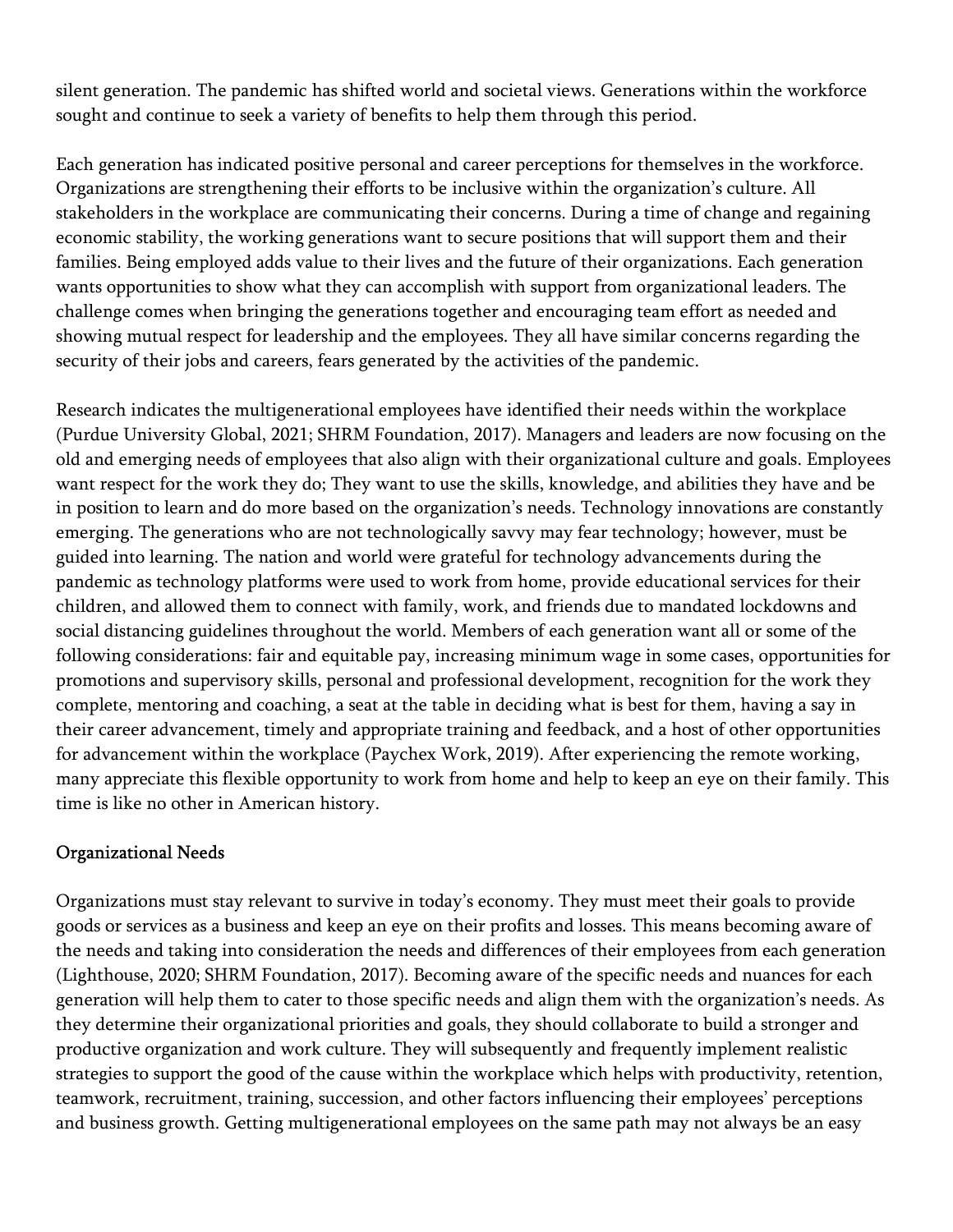task; however, it is a necessary task. Transactional and Transformative leadership styles and skills may provide the additional momentum to encourage growth throughout the organization as new employees are onboarded and new leaders are trained and allowed to lead in an ethical work environment where values and standards are clearly presented (Bass, 1985; Bass & Riggio, 2006; Burns 1978). Transformational leaders are results driven; however, they support employee development and creativity to help strategize futures successes. This is a shift in mindset for many organizations. The former ways of doing business may not work as well with each generation of employees based upon their worldview, goals, values, beliefs, and trust of the organizational leaders (Lighthouse, 2020; Purdue University Global, 2021; SHRM Foundation, 2017).

### Effective Organizational Strategies

Organizational leaders are recognizing the need to for coaching and mentoring throughout the ranks to increase employee satisfaction and ensure the employees are thoroughly trained to meet the organizations' mission and provide related services (Lighthouse, 2020; Purdue University Global, 2021). Many organizations recognize and can accommodate some of their staff working remotely. Some organizations have decided to close their brick-and-mortar physical builds and operate solely on online platforms. They know that they need innovative and technologically strong skilled employees as well as those who know how to work together as a team. They are learning and many know how to bring the generations together to build a strong employee and strong organization. They recognize the positive interpersonal skills are valued within the organization with each generation (SHRM Foundation, 2017). When collaborating with employees and other agencies, they demonstrate the employees' value to the organization. They recognize they must pay fair and competitive wages to recruit good talent and train employees to enhance their effectiveness. This means allowing space for creativity and innovations within the organizations. They must invest in and train new leaders to exercise leadership and supervision skills, communication skills, critical thinking skills, creativity skills, problem-solving skills, decision making skills, planning and organizational skills, technological skills, and adaptability skills to name a few that will have a residual influence and dynamic growth for the multigenerational workforce and the organization and industry. These actions may help to build employee loyalty and opportunities for growth within organizations.

#### Conclusion

In our ever-changing society, the multigenerational workforce is here to stay, grow and collaborate with organizational leaders to help develop strategic plans to grow professional and enhance organizational growth. The five active generations currently within the workplace have a wealth of experiences in skills, knowledge, and abilities to be harnessed by organizational leaders who are forward thinking. The multigenerational workforce's summarized needs as employees, managers, leaders, and organizations are diverse yet manageable in terms of setting goals, meeting objectives, establishing accountability and planning for the future. The research compels organizational leaders to continually learn how to address each generation's specific needs to enhance their recruitment, satisfaction, teamwork, productivity, retention, succession, and future opportunities. Societal trends, economic upswings and downturns, and organizational culture continue to challenge multigenerational employees and organizational growth; however, leaders are now aware of the needs and may focus their energies in bring the generations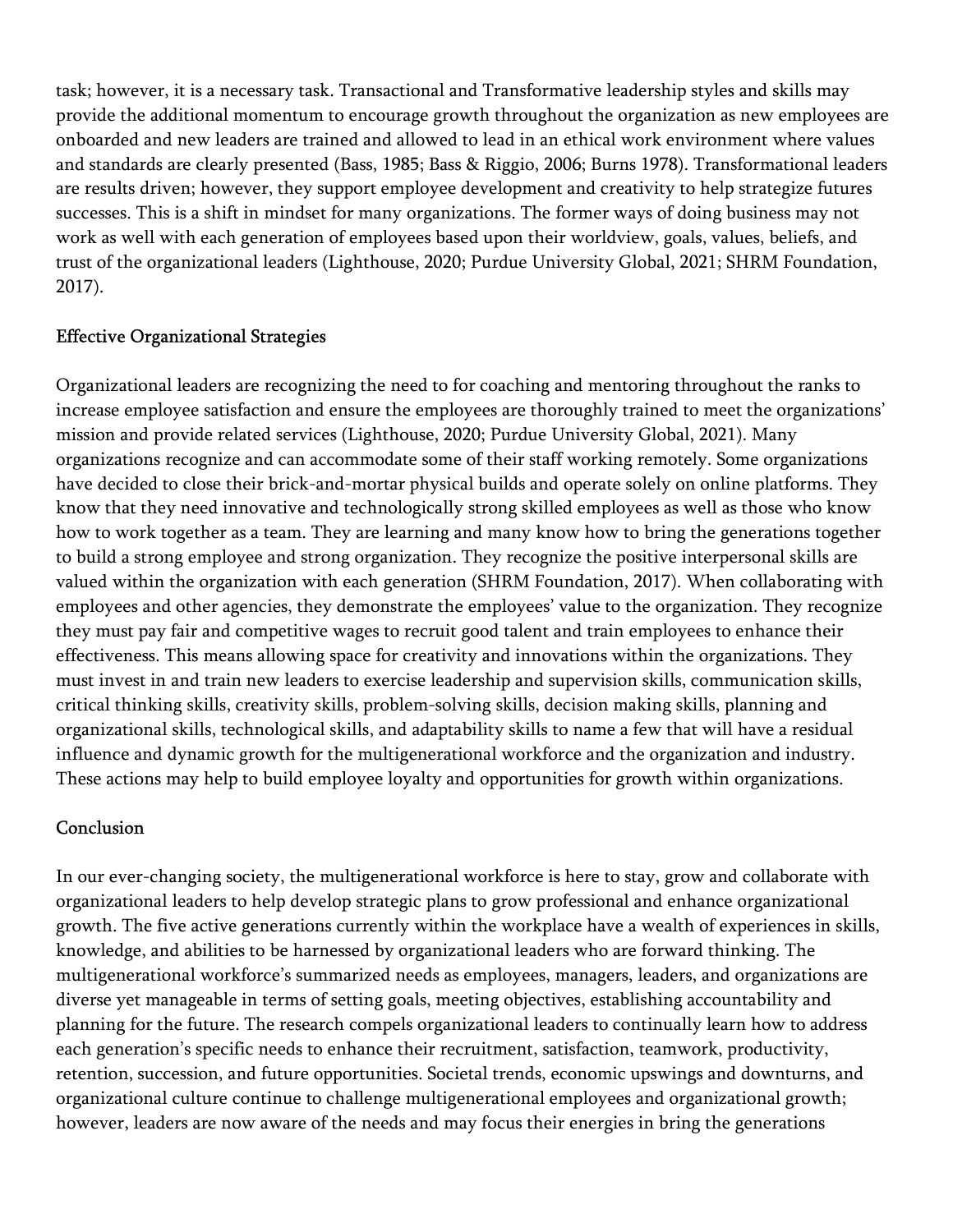together to weather the challenges and opportunities presented in society and the economy. Technology, communications, and relationships must be leveraged in addressing the needs of the employees as well as the needs of the organization. The possibilities are endless when compared to the career options available. There are careers that being created to support changing workforce of the future. Job recovery is taking place. Multigenerational employees are optimistic about what the future holds for them. Organizations are also optimistic about their future and providing opportunities for the workforce to grow and grow their organizations with new and innovative ideas.